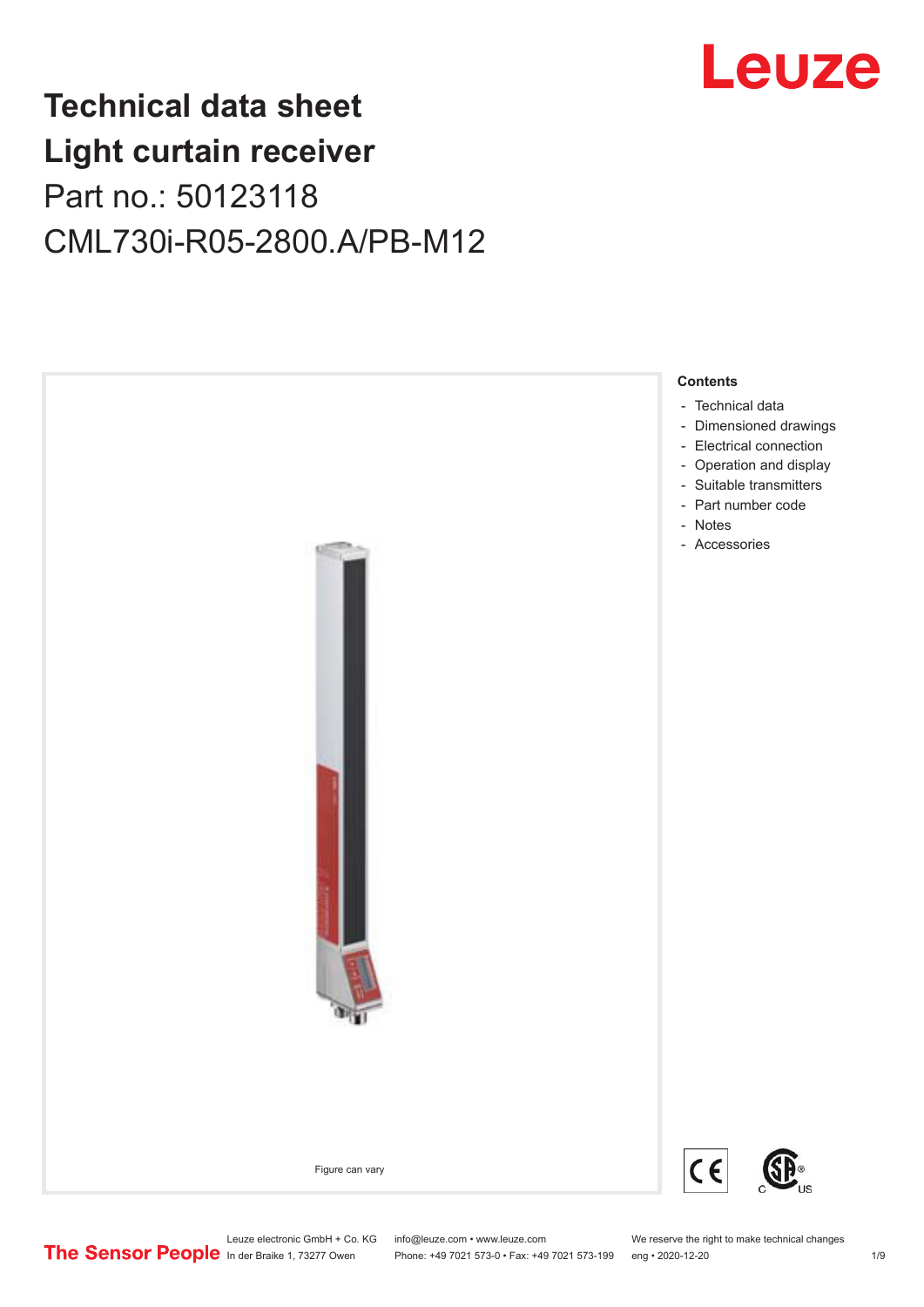## <span id="page-1-0"></span>**Technical data**

# Leuze

#### **Basic data**

| Daəlu uata                                     |                                                                                     |
|------------------------------------------------|-------------------------------------------------------------------------------------|
| <b>Series</b>                                  | 730                                                                                 |
| <b>Operating principle</b>                     | Throughbeam principle                                                               |
| Device type                                    | Receiver                                                                            |
| <b>Contains</b>                                | 2x BT-NC sliding block                                                              |
| <b>Application</b>                             | Detection of transparent objects                                                    |
|                                                | Object measurement                                                                  |
|                                                |                                                                                     |
| <b>Special version</b>                         |                                                                                     |
| <b>Special version</b>                         | Crossed-beam scanning                                                               |
|                                                | Diagonal-beam scanning                                                              |
|                                                | Parallel-beam scanning                                                              |
|                                                |                                                                                     |
| <b>Optical data</b>                            |                                                                                     |
|                                                |                                                                                     |
| <b>Operating range</b>                         | Guaranteed operating range                                                          |
| <b>Operating range</b>                         | 0.14.5m                                                                             |
| Operating range, transparent media             | $0.1 1.75$ m                                                                        |
| <b>Operating range limit</b>                   | Typical operating range                                                             |
| <b>Operating range limit</b>                   | 0.16m                                                                               |
| <b>Measurement field length</b>                | 2,800 mm                                                                            |
| <b>Number of beams</b>                         | 560 Piece(s)                                                                        |
| Beam spacing                                   | 5 <sub>mm</sub>                                                                     |
| <b>Measurement data</b>                        |                                                                                     |
|                                                |                                                                                     |
| Minimum object diameter                        | $10 \text{ mm}$                                                                     |
| <b>Electrical data</b>                         |                                                                                     |
|                                                |                                                                                     |
| <b>Protective circuit</b>                      | Polarity reversal protection                                                        |
|                                                | Short circuit protected                                                             |
|                                                | <b>Transient protection</b>                                                         |
|                                                |                                                                                     |
| Performance data                               |                                                                                     |
| Supply voltage U <sub>B</sub>                  | 18  30 V, DC                                                                        |
| <b>Residual ripple</b>                         | 0  15 %, From $U_{\rm B}$                                                           |
| <b>Open-circuit current</b>                    | 0  435 mA, The specified values refer<br>to the entire package consisting of trans- |
|                                                | mitter and receiver.                                                                |
|                                                |                                                                                     |
| Inputs/outputs selectable                      |                                                                                     |
| Output current, max.                           | 100 mA                                                                              |
| Input resistance                               | $6,000 \Omega$                                                                      |
| Number of inputs/outputs selectable 2 Piece(s) |                                                                                     |
| Type                                           | Inputs/outputs selectable                                                           |
| Voltage type, outputs                          | DC                                                                                  |
| Switching voltage, outputs                     | Typ. $U_{\rm B}$ / 0 V                                                              |
| Voltage type, inputs                           | DC                                                                                  |
| Switching voltage, inputs                      | high: $\geq 6V$                                                                     |
|                                                | $low: 4V$                                                                           |
|                                                |                                                                                     |
| Input/output 1                                 |                                                                                     |
| Activation/disable delay                       | 1 <sub>ms</sub>                                                                     |
| <b>Timing</b>                                  |                                                                                     |
|                                                |                                                                                     |
| <b>Cycle time</b>                              | 5.75 ms                                                                             |
| Response time per beam                         | $10 \mu s$                                                                          |
|                                                |                                                                                     |
| <b>Interface</b>                               |                                                                                     |
| Type                                           | PROFIBUS DP                                                                         |

| <b>PROFIBUS DP</b>                                                                                                                                                                                          |                              |
|-------------------------------------------------------------------------------------------------------------------------------------------------------------------------------------------------------------|------------------------------|
| <b>Function</b>                                                                                                                                                                                             | Process                      |
| <b>Service interface</b>                                                                                                                                                                                    |                              |
| <b>Type</b>                                                                                                                                                                                                 | IO-Link                      |
|                                                                                                                                                                                                             |                              |
| <b>IO-Link</b>                                                                                                                                                                                              |                              |
| <b>Function</b>                                                                                                                                                                                             | Configuration via software   |
|                                                                                                                                                                                                             | Service                      |
| <b>Connection</b>                                                                                                                                                                                           |                              |
| <b>Number of connections</b>                                                                                                                                                                                | 2 Piece(s)                   |
| Plug outlet                                                                                                                                                                                                 | Axial                        |
| <b>Connection 1</b>                                                                                                                                                                                         |                              |
| <b>Function</b>                                                                                                                                                                                             | Configuration interface      |
|                                                                                                                                                                                                             | Connection to transmitter    |
|                                                                                                                                                                                                             | Signal IN                    |
|                                                                                                                                                                                                             | Signal OUT                   |
|                                                                                                                                                                                                             | Voltage supply               |
| Type of connection                                                                                                                                                                                          | Connector                    |
|                                                                                                                                                                                                             |                              |
| <b>Thread size</b>                                                                                                                                                                                          | M12                          |
| <b>Type</b>                                                                                                                                                                                                 | Male                         |
| <b>Material</b>                                                                                                                                                                                             | Metal                        |
| No. of pins                                                                                                                                                                                                 | 8-pin                        |
| Encoding                                                                                                                                                                                                    | A-coded                      |
|                                                                                                                                                                                                             |                              |
| <b>Connection 2</b><br><b>Function</b>                                                                                                                                                                      |                              |
|                                                                                                                                                                                                             | <b>BUS IN</b>                |
|                                                                                                                                                                                                             | <b>BUS OUT</b>               |
| <b>Type of connection</b>                                                                                                                                                                                   | Connector                    |
| <b>Thread size</b>                                                                                                                                                                                          | M <sub>12</sub>              |
| <b>Type</b>                                                                                                                                                                                                 | Female                       |
| <b>Material</b>                                                                                                                                                                                             | Metal                        |
| No. of pins                                                                                                                                                                                                 | 5-pin                        |
| Encoding                                                                                                                                                                                                    | B-coded                      |
| <b>Mechanical data</b>                                                                                                                                                                                      |                              |
| Design                                                                                                                                                                                                      | Cubic                        |
| Dimension (W x H x L)                                                                                                                                                                                       | 29 mm x 35.4 mm x 2,875 mm   |
| <b>Housing material</b>                                                                                                                                                                                     | Metal                        |
|                                                                                                                                                                                                             |                              |
|                                                                                                                                                                                                             |                              |
|                                                                                                                                                                                                             | Aluminum                     |
|                                                                                                                                                                                                             | Plastic                      |
|                                                                                                                                                                                                             | $2,850$ g                    |
|                                                                                                                                                                                                             | Silver                       |
|                                                                                                                                                                                                             | Groove mounting              |
|                                                                                                                                                                                                             | Via optional mounting device |
|                                                                                                                                                                                                             |                              |
|                                                                                                                                                                                                             |                              |
|                                                                                                                                                                                                             | LED                          |
|                                                                                                                                                                                                             | OLED display                 |
|                                                                                                                                                                                                             | 2 Piece(s)                   |
|                                                                                                                                                                                                             |                              |
|                                                                                                                                                                                                             | Software                     |
| <b>Metal housing</b><br>Lens cover material<br>Net weight<br><b>Housing color</b><br>Type of fastening<br><b>Operation and display</b><br>Type of display<br><b>Number of LEDs</b><br>Type of configuration | Teach-in                     |
|                                                                                                                                                                                                             | Membrane keyboard            |
| <b>Operational controls</b><br><b>Environmental data</b>                                                                                                                                                    |                              |
| Ambient temperature, operation                                                                                                                                                                              | $-3060 °C$                   |

Leuze electronic GmbH + Co. KG info@leuze.com • www.leuze.com We reserve the right to make technical changes ln der Braike 1, 73277 Owen Phone: +49 7021 573-0 • Fax: +49 7021 573-199 eng • 2020-12-20 2/9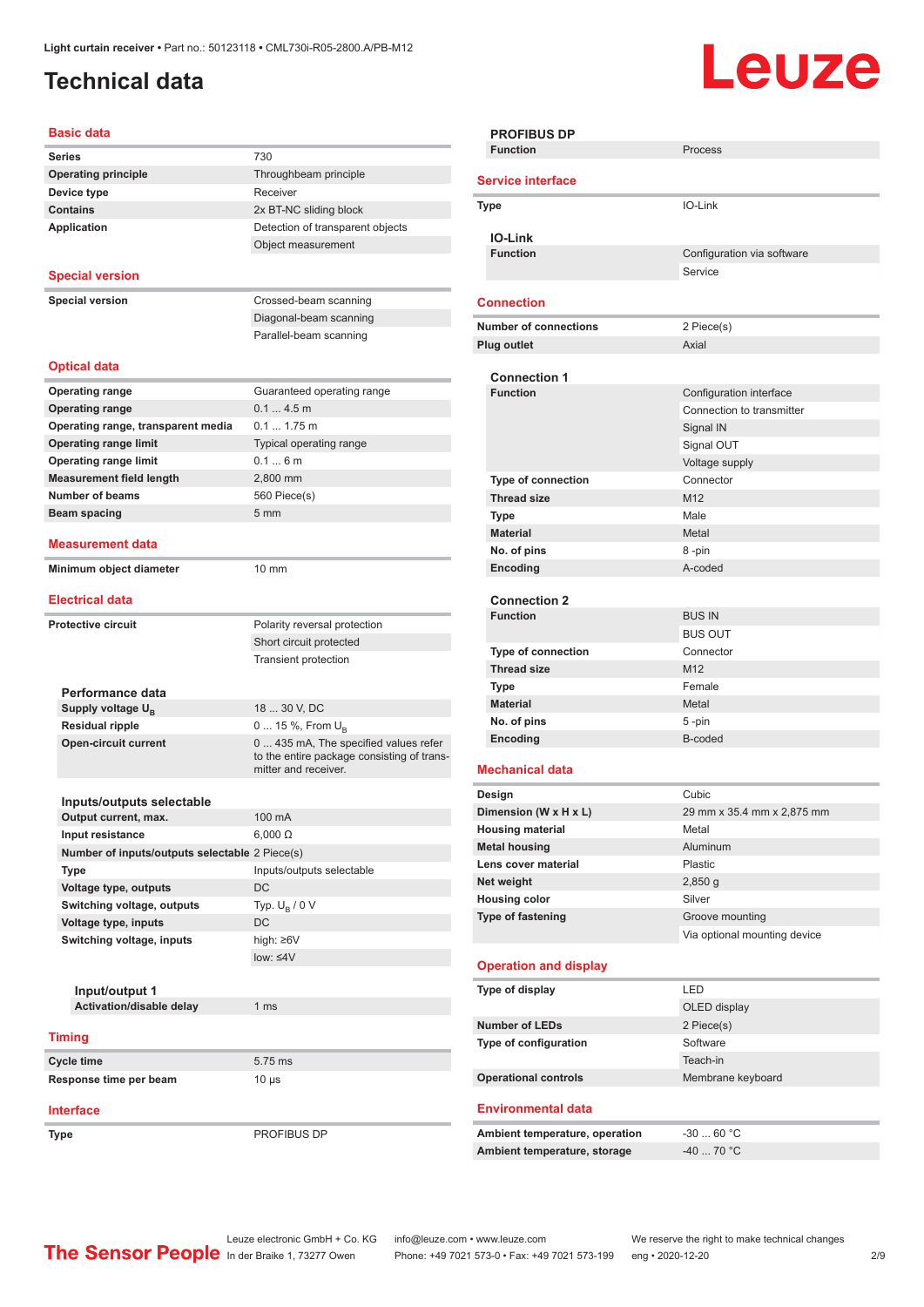## **Technical data**

## Leuze

#### **Certifications**

| Degree of protection     | IP 65         |
|--------------------------|---------------|
| <b>Protection class</b>  | Ш             |
| <b>Certifications</b>    | c CSA US      |
| <b>Standards applied</b> | IEC 60947-5-2 |
|                          |               |

#### **Classification**

| <b>Customs tariff number</b> | 90314990 |
|------------------------------|----------|
| eCl@ss 5.1.4                 | 27270910 |
| eCl@ss 8.0                   | 27270910 |
| eCl@ss 9.0                   | 27270910 |
| eCl@ss 10.0                  | 27270910 |
| eCl@ss 11.0                  | 27270910 |
| <b>ETIM 5.0</b>              | EC002549 |
| <b>ETIM 6.0</b>              | EC002549 |
| <b>ETIM 7.0</b>              | EC002549 |
|                              |          |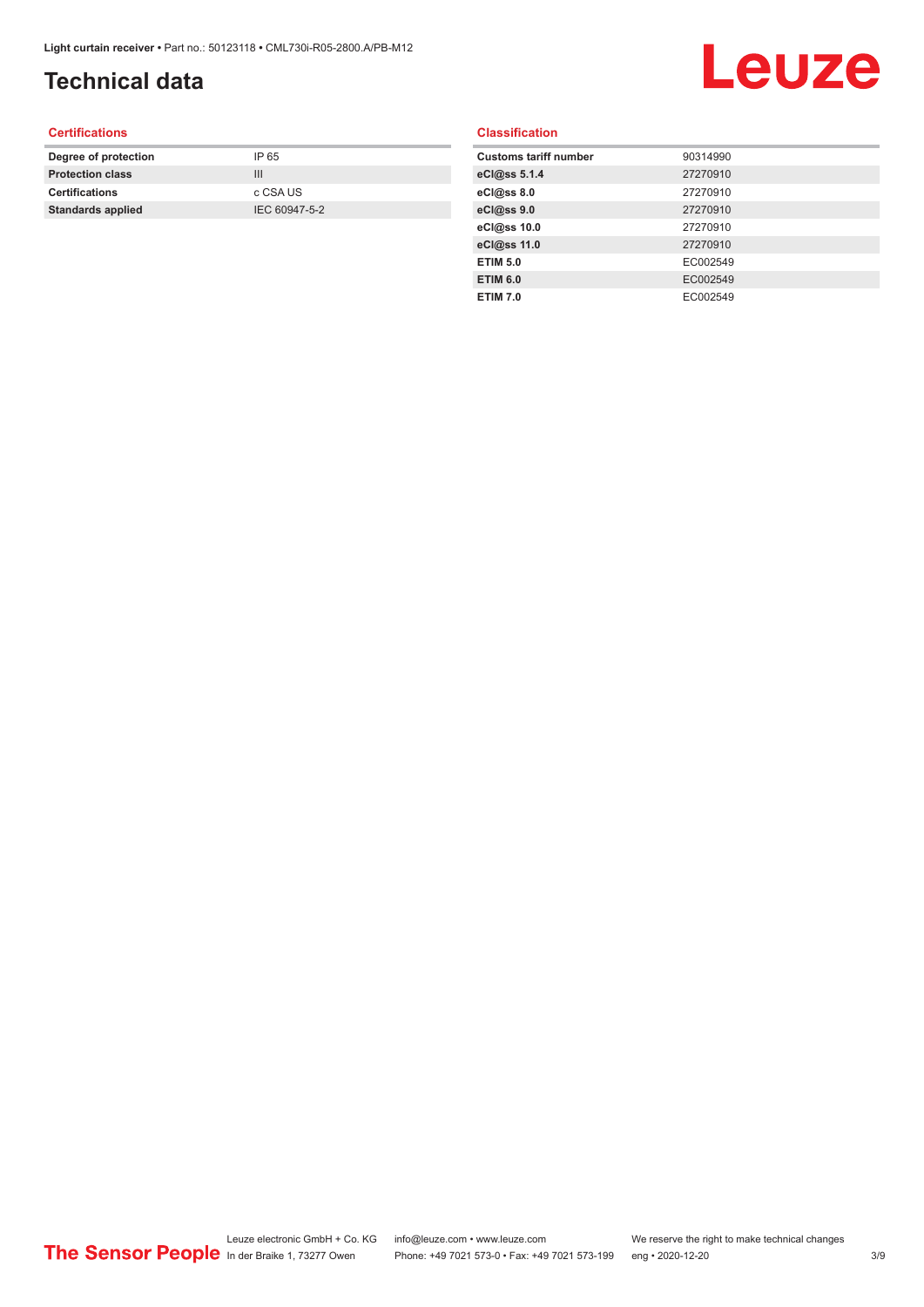#### <span id="page-3-0"></span>**Dimensioned drawings**

All dimensions in millimeters



A Beam spacing 5 mm

G Fastening groove

- B Measurement field length 2800 mm
- F M6 thread
- R Receiver
	- Y 2.5 mm

T Transmitter

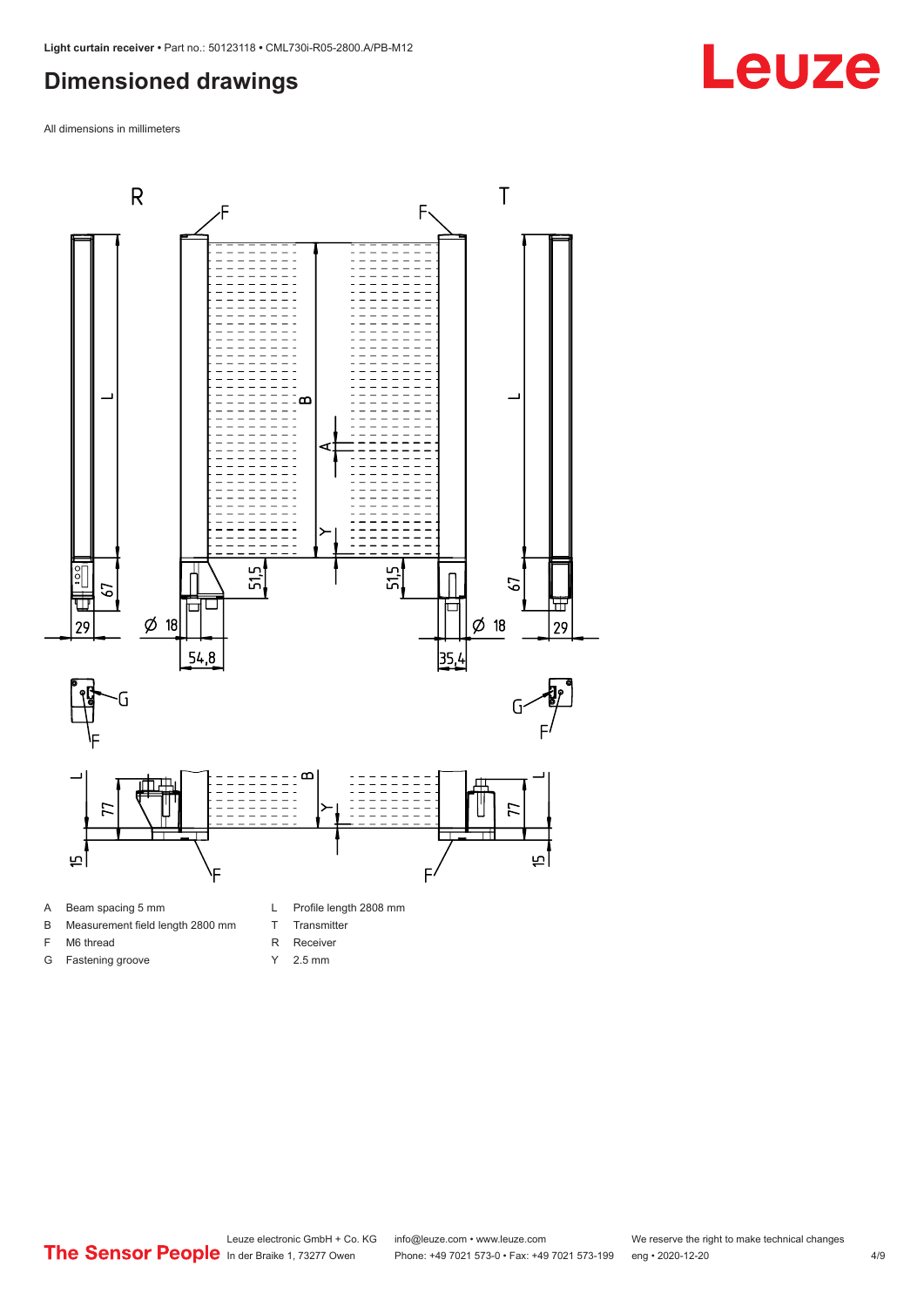#### <span id="page-4-0"></span>**Dimensioned drawings**





A PWR / SW IN / OUT B BUS IN / OUT

## **Electrical connection**

**Connection 1**

| <b>Function</b>    | Configuration interface   |  |
|--------------------|---------------------------|--|
|                    | Connection to transmitter |  |
|                    | Signal IN                 |  |
|                    | Signal OUT                |  |
|                    | Voltage supply            |  |
| Type of connection | Connector                 |  |
| <b>Thread size</b> | M12                       |  |
| <b>Type</b>        | Male                      |  |
| <b>Material</b>    | Metal                     |  |
| No. of pins        | 8-pin                     |  |
| Encoding           | A-coded                   |  |

#### **Pin Pin assignment**

|                | $V +$            |  |  |
|----------------|------------------|--|--|
| $\overline{2}$ | I/O <sub>1</sub> |  |  |
| 3              | <b>GND</b>       |  |  |
| $\overline{4}$ | IO-Link          |  |  |
| 5              | I/O <sub>2</sub> |  |  |
| 6              | RS 485 Tx+       |  |  |
|                | RS 485 Tx+       |  |  |
| 8              | <b>FE/SHIELD</b> |  |  |
|                |                  |  |  |



#### **Connection 2**

| <b>Function</b>    | <b>BUS IN</b>  |
|--------------------|----------------|
|                    | <b>BUS OUT</b> |
| Type of connection | Connector      |
| <b>Thread size</b> | M12            |
| <b>Type</b>        | Female         |
| <b>Material</b>    | Metal          |
| No. of pins        | $5 - pin$      |
| Encoding           | B-coded        |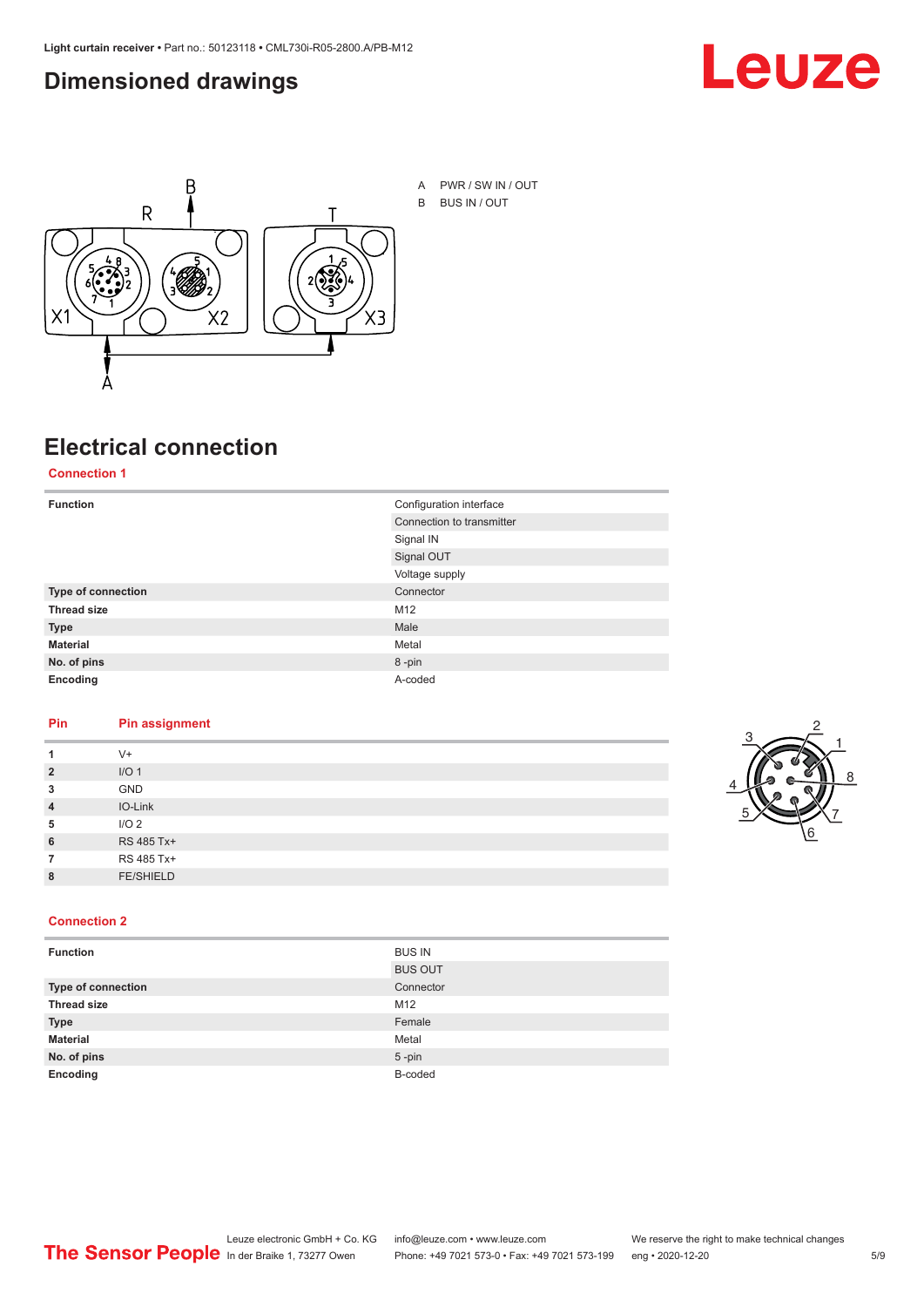## <span id="page-5-0"></span>**Electrical connection**

#### **Pin Pin assignment 1** V+ **2** Tx-**3** PB GND **4** Tx+ **5** FE/SHIELD 3 2 1 5 4



| <b>LED</b>     | <b>Display</b>           | <b>Meaning</b>                         |
|----------------|--------------------------|----------------------------------------|
|                | Green, continuous light  | Operational readiness                  |
|                | Green, flashing          | Teach / error                          |
| $\overline{2}$ | Yellow, continuous light | Light path free, with function reserve |
|                | Yellow, flashing         | No function reserve                    |
|                | Off                      | Object detected                        |

#### **Suitable transmitters**

| Part no. | <b>Designation</b>         | <b>Article</b>               | <b>Description</b>                                                    |
|----------|----------------------------|------------------------------|-----------------------------------------------------------------------|
| 50118610 | CML730i-T05-<br>2800.A-M12 | Light curtain<br>transmitter | Operating range: 0.1  4 m<br>Connection: Connector, M12, Axial, 5-pin |

### **Part number code**

Part designation: **CML7XXi-YZZ-AAAA.BCCCDDD-EEEFFF**

| <b>CML</b>   | <b>Operating principle</b><br>Measuring light curtain                                                                                     |
|--------------|-------------------------------------------------------------------------------------------------------------------------------------------|
| 7XXi         | <b>Series</b><br>720i: 720i series<br>730i: 730i series                                                                                   |
| Y            | Device type<br>T: transmitter<br>R: receiver                                                                                              |
| <b>ZZ</b>    | <b>Beam spacing</b><br>$05:5$ mm<br>10:10 mm<br>20:20 mm<br>40:40 mm                                                                      |
| <b>AAAA</b>  | Measurement field length [mm], dependent on beam spacing                                                                                  |
| B            | Equipment<br>A: connector outlet, axial<br>R: rear connector outlet                                                                       |
| $_{\rm ccc}$ | Interface<br>L: IO-Link<br>/CN: CANopen<br>/PB: PROFIBUS<br>/PN: PROFINET<br>/CV: Analog current and voltage output<br>/D3: RS 485 Modbus |

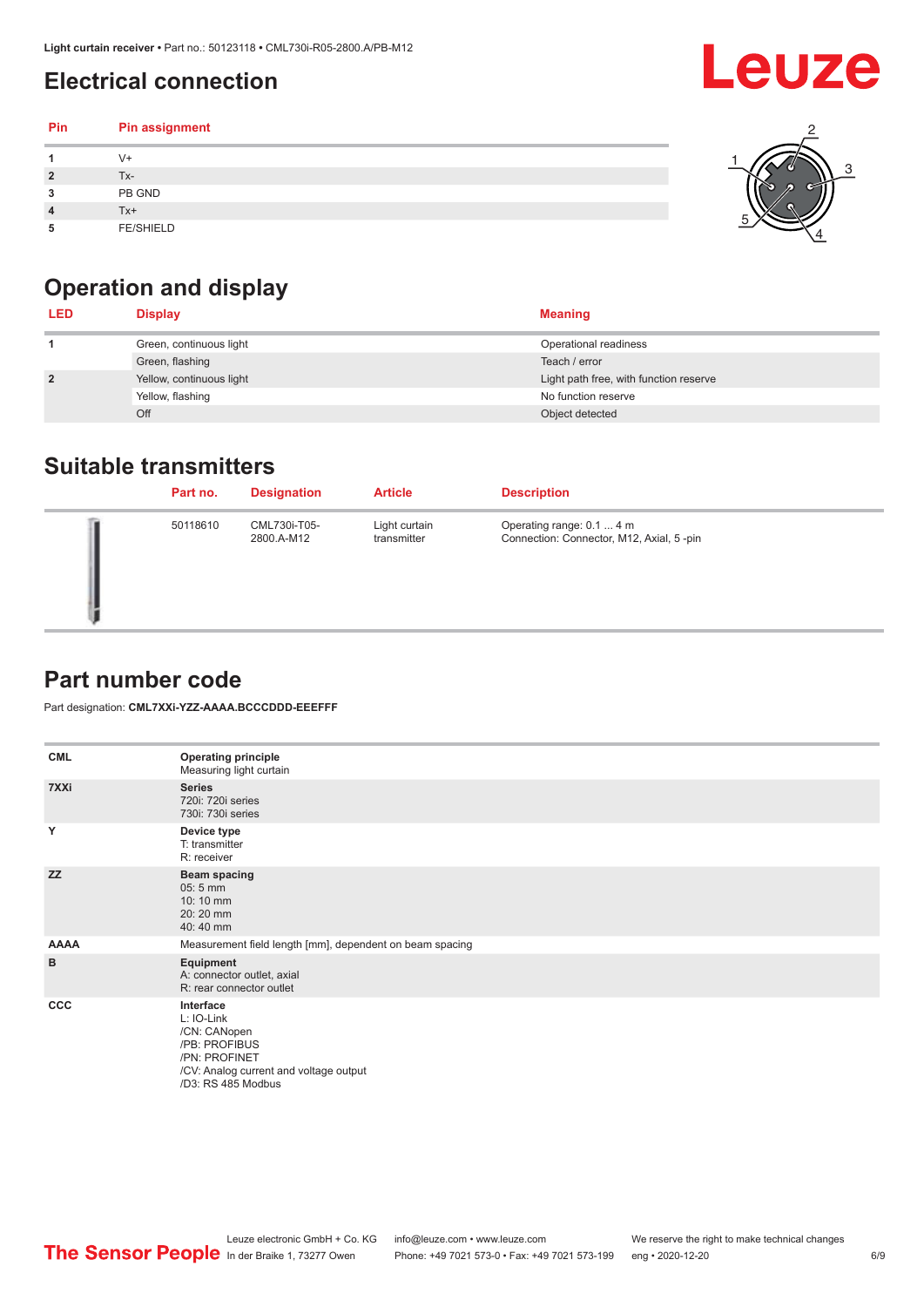#### <span id="page-6-0"></span>**Part number code**



| <b>DDD</b> | <b>Special equipment</b><br>-PS: Power Setting                                                  |
|------------|-------------------------------------------------------------------------------------------------|
| <b>EEE</b> | <b>Electrical connection</b><br>M12: M12 connector                                              |
| <b>FFF</b> | -EX: Explosion protection                                                                       |
|            |                                                                                                 |
|            | <b>Note</b>                                                                                     |
|            | $\&$ A list with all available device types can be found on the Leuze website at www.leuze.com. |

#### **Notes**

| Observe intended use!                                                                                                                                                                                                            |
|----------------------------------------------------------------------------------------------------------------------------------------------------------------------------------------------------------------------------------|
| $\%$ This product is not a safety sensor and is not intended as personnel protection.<br>$\%$ The product may only be put into operation by competent persons.<br>$\%$ Only use the product in accordance with its intended use. |
|                                                                                                                                                                                                                                  |



#### **For UL applications:**

ª For UL applications, use is only permitted in Class 2 circuits in accordance with the NEC (National Electric Code). ª These proximity switches shall be used with UL Listed Cable assemblies rated 30V, 0.5A min, in the field installation, or equivalent (categories: CYJV/ CYJV7 or PVVA/PVVA7)

#### **Accessories**

## Connection technology - Connection cables

|        | Part no. | <b>Designation</b>     | <b>Article</b>   | <b>Description</b>                                                                                                                                         |
|--------|----------|------------------------|------------------|------------------------------------------------------------------------------------------------------------------------------------------------------------|
| 2<br>W | 50132079 | KD U-M12-5A-V1-<br>050 | Connection cable | Connection 1: Connector, M12, Axial, Female, A-coded, 5-pin<br>Connection 2: Open end<br>Shielded: No<br>Cable length: 5,000 mm<br>Sheathing material: PVC |

#### Connection technology - Y distribution cables

|   |           | Part no. | <b>Designation</b>          | <b>Article</b>        | <b>Description</b>                                                                                                                                                                                                                                                                                  |
|---|-----------|----------|-----------------------------|-----------------------|-----------------------------------------------------------------------------------------------------------------------------------------------------------------------------------------------------------------------------------------------------------------------------------------------------|
| ß | ø<br>tos. | 50118183 | K-Y1 M12A-5m-<br>M12A-S-PUR | Interconnection cable | Connection 1: Connector, M12, Axial, Female, A-coded, 5-pin<br>Connection 2: Connector, M12, Axial, Male, A-coded, 5-pin<br>Connection 3: Connector, M12, Axial, Female, A-coded, 8-pin<br>Shielded: Yes<br>Cable length fork 1: 5,000 mm<br>Cable length fork 2: 150 mm<br>Sheathing material: PUR |
|   |           |          |                             |                       |                                                                                                                                                                                                                                                                                                     |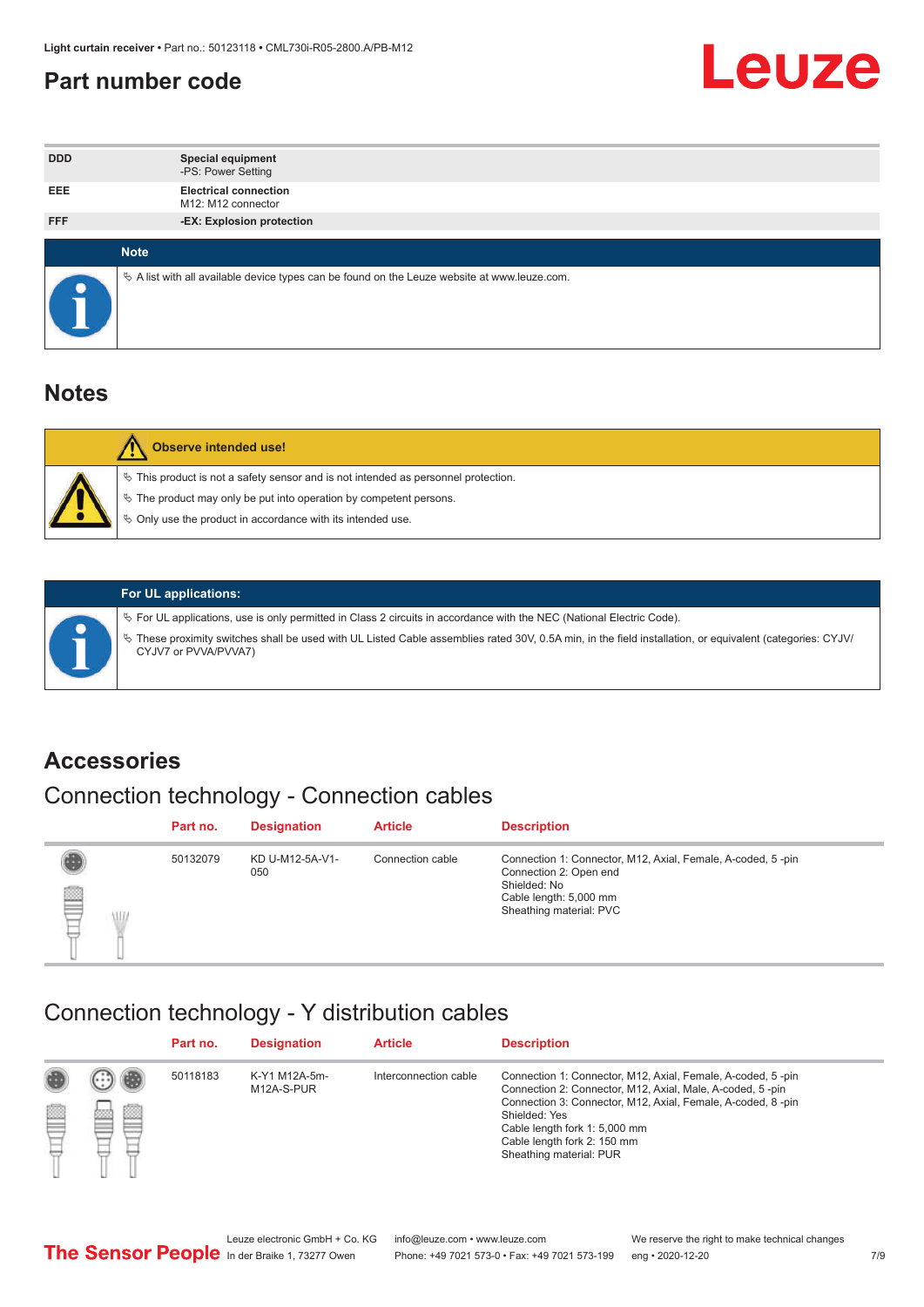#### **Accessories**

## **Leuze**

|   |            | Part no. | <b>Designation</b>           | <b>Article</b>        | <b>Description</b>                                                                                                                                                                                                                                                                             |
|---|------------|----------|------------------------------|-----------------------|------------------------------------------------------------------------------------------------------------------------------------------------------------------------------------------------------------------------------------------------------------------------------------------------|
| œ | 83<br>toni | 50123265 | K-YPB M12A-5m-<br>M12A-S-PUR | Interconnection cable | Suitable for interface: PROFIBUS DP<br>Connection 1: Connector, M12, Axial, Male, B-coded, 5-pin<br>Connection 2: Cable with connector, M12, Axial, Female, B-coded, 5-pin<br>Connection 3: Cable with connector, M12, Axial, Male, B-coded, 5-pin<br>Shielded: Yes<br>Sheathing material: PUR |

### Mounting technology - Mounting brackets

|               | Part no. | <b>Designation</b> | <b>Article</b>      | <b>Description</b>                                                                                                                                                                                                        |
|---------------|----------|--------------------|---------------------|---------------------------------------------------------------------------------------------------------------------------------------------------------------------------------------------------------------------------|
| $\frac{1}{2}$ | 50142900 | BT 700M.5-2SET     | Mounting device set | Design of mounting device: Bracket mounting<br>Fastening, at system: Through-hole mounting, T slotted hole<br>Mounting bracket, at device: Screw type, Sliding block<br>Type of mounting device: Rigid<br>Material: Steel |

### Mounting technology - Swivel mounts

| Part no. | <b>Designation</b> | <b>Article</b>       | <b>Description</b>                                                                                                                                          |
|----------|--------------------|----------------------|-------------------------------------------------------------------------------------------------------------------------------------------------------------|
| 429046   | <b>BT-2R1</b>      | Mounting bracket set | Fastening, at system: Through-hole mounting<br>Mounting bracket, at device: Clampable<br>Type of mounting device: Turning, 360°<br>Material: Metal, Plastic |

### Configuration devices

| Part no. | <b>Designation</b>             | <b>Article</b>  | <b>Description</b>                                                       |
|----------|--------------------------------|-----------------|--------------------------------------------------------------------------|
| 50121098 | SET MD12-US2-IL1.1<br>$+$ Zub. | Diagnostics set | Interface: USB<br>Connections: 2 Piece(s)<br>Degree of protection: IP 20 |

#### Services

| Part no. | <b>Designation</b> | <b>Article</b>   | <b>Description</b>                                                                                                                                                                                                                                                                                                                                                                                                              |
|----------|--------------------|------------------|---------------------------------------------------------------------------------------------------------------------------------------------------------------------------------------------------------------------------------------------------------------------------------------------------------------------------------------------------------------------------------------------------------------------------------|
| S981001  | CS10-S-110         | Start-up support | Details: Performed at location of customer's choosing, duration: max. 10<br>hours.<br>Conditions: Devices and connection cables are already mounted, price not<br>including travel costs and, if applicable, accommodation expenses.<br>Restrictions: No mechanical (mounting) and electrical (wiring) work<br>performed, no changes (attachments, wiring, programming) to third-party<br>components in the nearby environment. |
| S981005  | CS10-T-110         | Product training | Details: Location and content to be agreed upon, duration: max. 10 hours.<br>Conditions: Price not including travel costs and, if applicable, accommodation<br>expenses.<br>Restrictions: Travel costs and accommodation expenses charged separately<br>and according to expenditure.                                                                                                                                           |